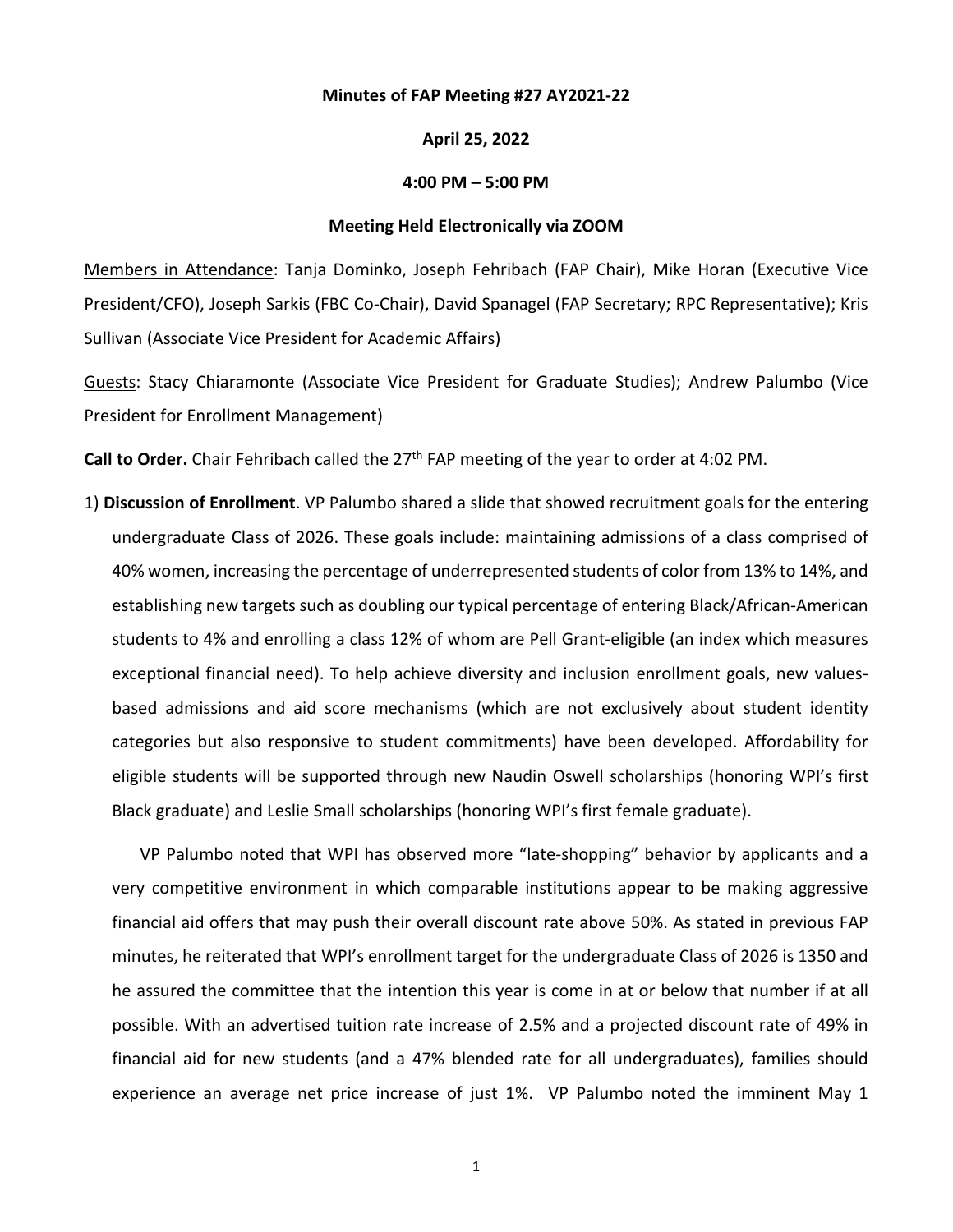acceptance deadline means that the size and composition of WPI's entering Class of 2026 should be stabilized by around May 10.

AVP Chiaramonte shared slides with FAP that showed the past several years' worth of graduate tuition revenue trends based on graduate course credit-hours delivered, noting that there has been a modest decline since a peak in 2016-17. Net revenue for 2021-22 is about \$35.9 million. Her office projects an estimate of 26,795 graduate course credit hours will be delivered in 2022-23. All the data of the graduate program is tracked in real time and can be viewed with "up until yesterday" immediacy at

# <https://tableau.wpi.edu/views/GraduateCoordinatorsDashboards/GradCoordinatorsDashboards>

One FAP member asked if WPI's Grad Admissions programs have diversity and inclusion goals comparable to the undergraduate enrollment management team's targets. AVP Chiaramonte noted that WPI is still working on developing ways to assess such data for graduate students. Part-time graduate students exhibit greater diversity in many of these kinds of categories than full-time graduate students, but we do not have comparable ways of reporting diversity among the international students and we have no precise handle yet on the overall affordability of our graduate programs. Recent efforts to try to address affordability for grad programs have included the tuition discount for WPI alumni and for veterans.

Another FAP member asked about initial assessments of the effectiveness of having contracted with some online program managers for our graduate programs. AVP Chiaramonte indicated mixed results so far, with a decision being made to terminate the Business Analytics, MBA, and Information Technology programs that we had with AllCampus; but also reporting some success with the online computer science and data science programs being managed through Keypath Education.

FAP members thanked both the visitors for sharing their admissions information with the committee.

**2) FAP/FBC Motion on WPI Employee Retirement Benefits.** With the inclusion of data provided by the Provost's Office, Prof. Dominko presented revised motion language that included input gathered from other FAP members through email exchanges in the past two weeks. After a brief discussion and further work in real time to refine the language to achieve more clarity and the broadest possible

2